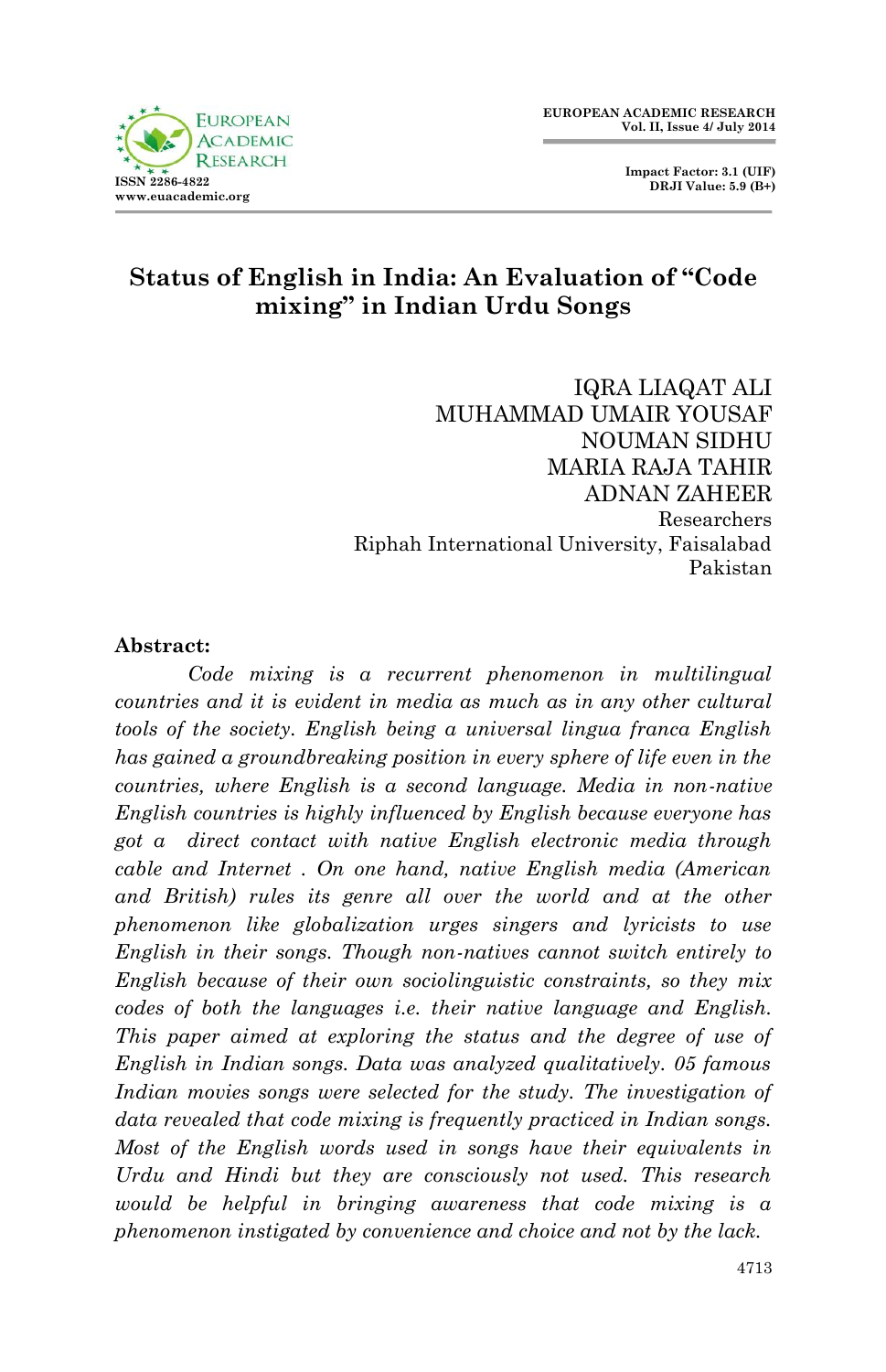**Key words:** Code mixing, Indian movie songs, Lyrics, English language, Globalization.

### **Introduction:**

Hindi is the national language of India. Besides, there are so many other languages that are being spoken in many parts of the country. The most important matter is the use of English in every department of life like sports, business, and media as well.

Hindi and English are designated to be national languages of the Indian Union in the constitution and Hindi possesses a lot of native speakers (over 422 million as per the Government Census of India 2001), it is even now below the 50 percent mark. Beyond the figures given in the census, however, Hindi is also widely accepted as a second or third language. After the independence in 1947 the linguistic issues in different regions were created because the colonizers had colonized the minds of the people regarding language, culture and traditions.

The people of subcontinent fantasized their ways of living including language and started using English in their daily routines. English is the official language of many countries now and India is one of them. As English the second or third language of Indians, its use is not native like there.

Kachru distinguishes the status of English language by dividing its use in three different circles Inner circle, outer circle and expanding circle. Inner circle includes the speakers who are native to English language. The countries like the United Kingdom, the United States, Australia, New Zealand, Ireland, and Anglophone Canada are included in this circle. Outer circle includes India, Nigeria, the Philippines, Bangladesh, Pakistan, Malaysia, Tanzania, and Kenya. English language is not the native language but it is spoken and used as an official language in these countries. In expanding circle, English is used as a foreign language and as a lingua franca.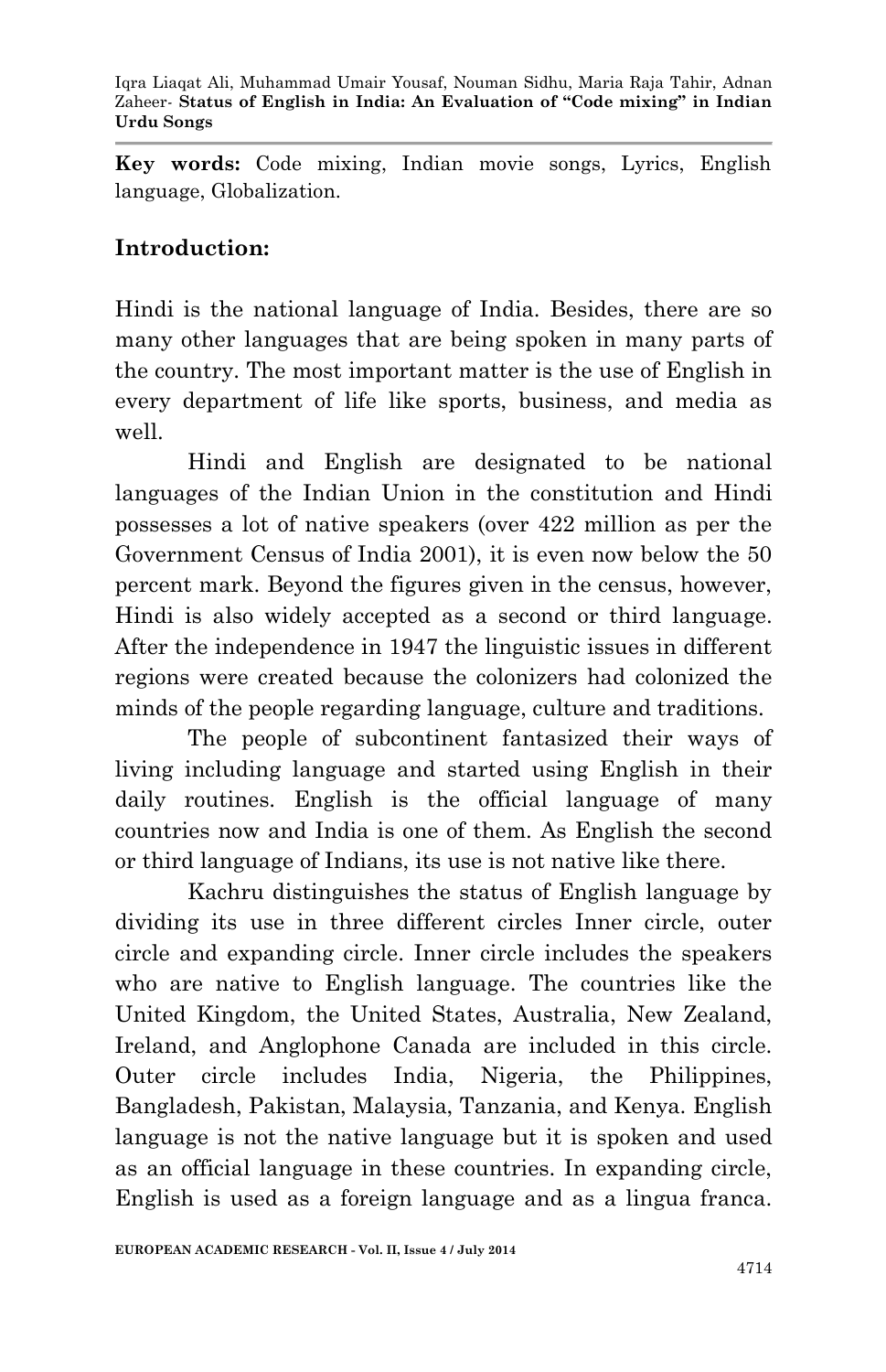The countries like China, Russia, Japan, Europe, Korea, Egypt, and Indonesia are encompassed in it.

Indian language does not depend on one source rather it has borrowed many other languages. Indian media has seen a huge amount of borrowing, code mixing and code switching. Code mixing is a phenomenon which densely occurs in media. We can observe it on TV channels, in dramas, movies, advertisements and even in songs. As India comes in outer circle where English is spoken as official language and the status of English is becoming native like. Many researchers are trying to explore the hidden strategies involved in code mixing. Most of the bilingual societies are compelled to use code mixing as they are mentally colonized and fantasized by the British rulers. Common people in their normal lives, people of media, and others use English to be more knowledgeable and sophisticated language in this social environment. So is the case with singers who mix English codes in their Urdu songs.

# **Research Questions:**

In the present research, code-mixing in Indian Urdu songs is explored. Research Questions are following:

- 1. *What kind of code mixing is found in the Indian Urdu songs?*
- 2. *Do the inserted English Language words have equivalent substitute in Urdu Language?*
- 3. *Why code mixing is excessively used in Indian songs?*

# **Delimitation of the study:**

This study was limited to the lyrics of 05 Indian movie Urdu songs from the year 2011-2014. This research studied only the phenomenon of code mixing being frequently practiced in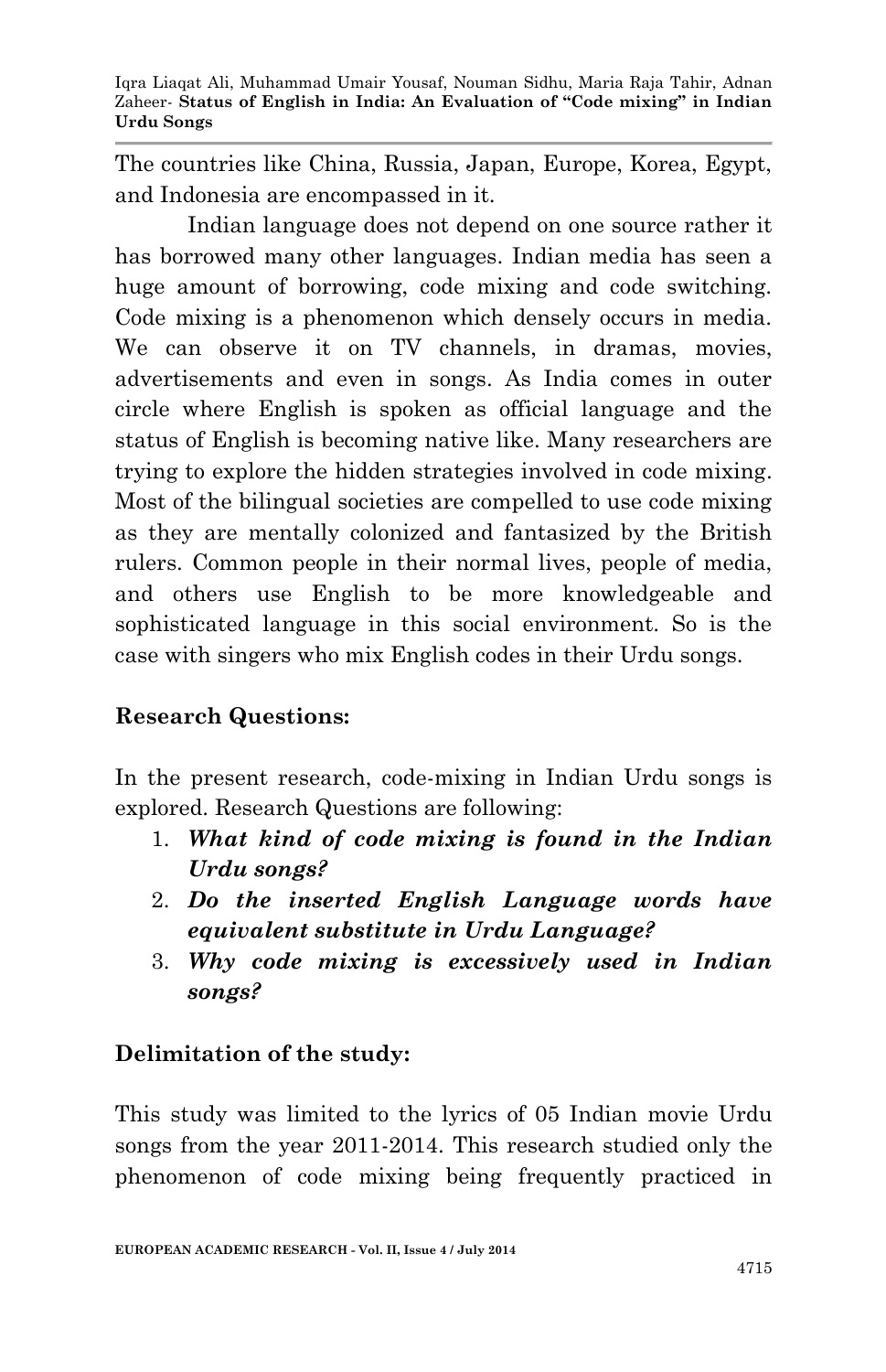Indian Urdu songs. Limited data will help to explore more in a concise manner.

### **Significance of the study:**

The study of code mixing is important in a country like India where many languages are spoken. India is a multilingual country and the phenomenon of code mixing is very common there. This research will help understanding the sociolinguistic culture of the Indians. It will also help in pointing out the fact that Indian singers have no fixed language they use English language in their songs for their own convenience.

### **Review of the related literature:**

Many scholars have tried to describe code-switching and codemixing. Among them are Amuda (1989), Atoye (1994) and Belly (1976). Hymes (1974) defines only code-switching as "a common term for alternative use of two or more languages, varieties of a language or even speech styles".

Code mixing or code choice is a phenomenon in sociolinguistics (Grosjean, 1982: 152). By living in bilingual or multilingual country, it forces people to be able to speak at least two different languages. Bilinguals often switch between two languages in the middle of a conversation. Some reasons for code choice are to quote someone, qualify message: amplify or emphasize, convey confidentiality, anger, annoyance, to mark and emphasize group identity (solidarity), to exclude someone from conversation, to change role of speaker: rise status, add authority, show expertise, and to continue the last language used.

The reason for the switching behavior presented by Crystal (1987) is the alteration that takes place when the encoder wants to convey his/her attitude to the decoder.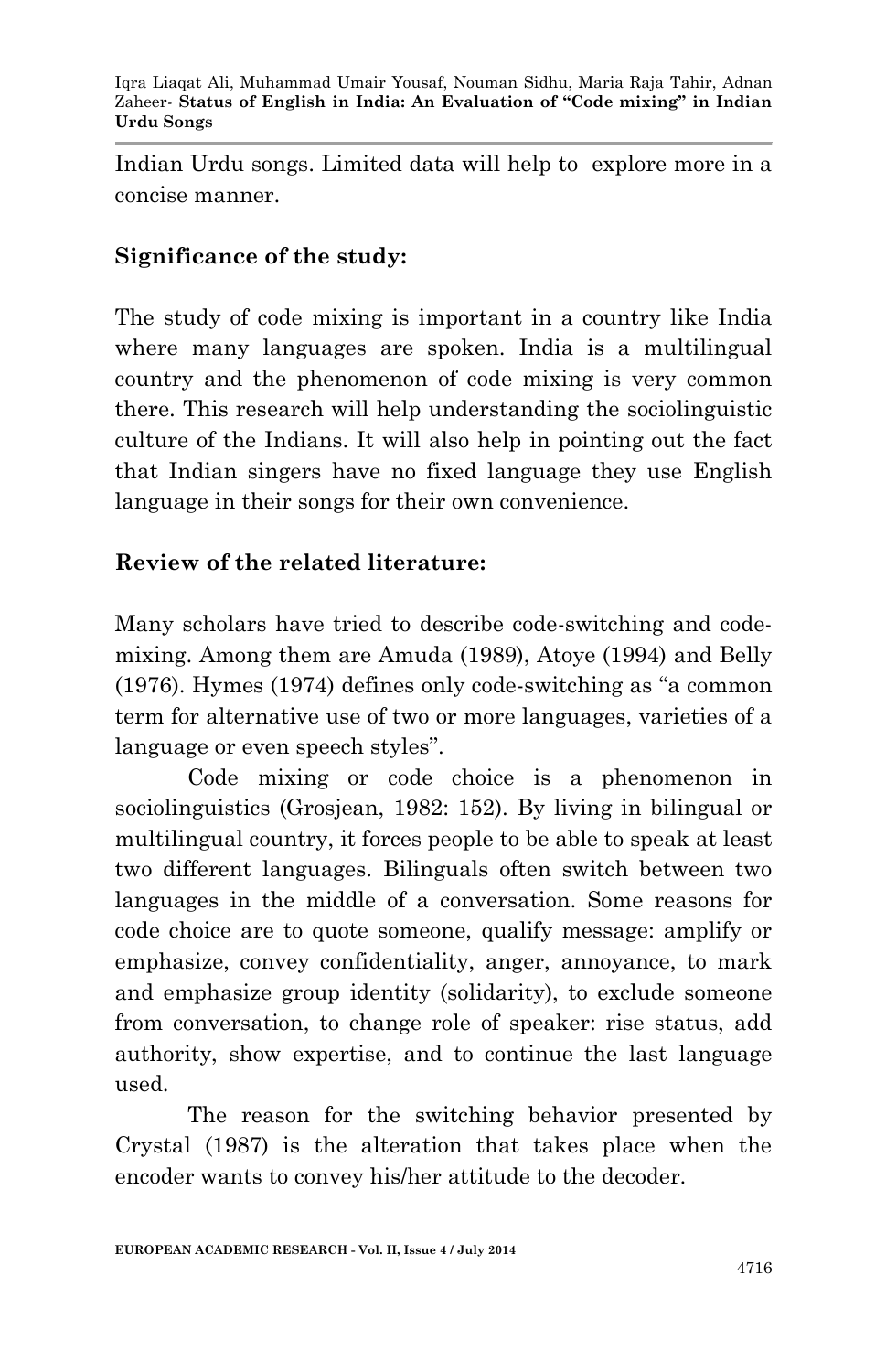Crystal (1987) signifies that where a couple of bilingual speakers are adapted to communicating in specific language, switching to the different will inevitably produce a distinctive impact.

Code-mixing is about the mixing of two or more languages or language varieties in speech patterns. Numerous scholars use the terms "code-mixing" and "code-switching" interchangeably, notably in studies of syntax, morphology, as well as other formal elements of language. We can observe this phenomenon in numerous areas such as ads, newspapers, daily conversation and now even in songs.

There are three main types of code mixing and they are following:

- 1- Intra-lexical code mixing
- 2- Involving a change of pronunciation
- 3- Intra-sentential code mixing

*Intra-lexical code mixing:* This is a kind of code mixing which takes place within a word limit. It is actually the insertion of words from one language into a construction of a different language.

*Involving a change of pronunciation:* This kind of code mixing actually takes place at phonological level. For example if an Indian person pronounces any English word and changes it Indian phonological structure. As the word "strawberry" is said to be "straabery" by Indian people.

*Intra-sentential code mixing:* When the mixing occurs within the sentence level, that kind is known as intrasentential mixing.

Rabu (2010) focuses on the code mixing between English and Indonesian language on Facebook. The aim of the researcher is just to explore the way code mixing is being done on Facebook and to establish the help paper for the future researchers.

Mushtaq and Zahra (2012) throw the light on the effective communication by code mixing in T.V advertisements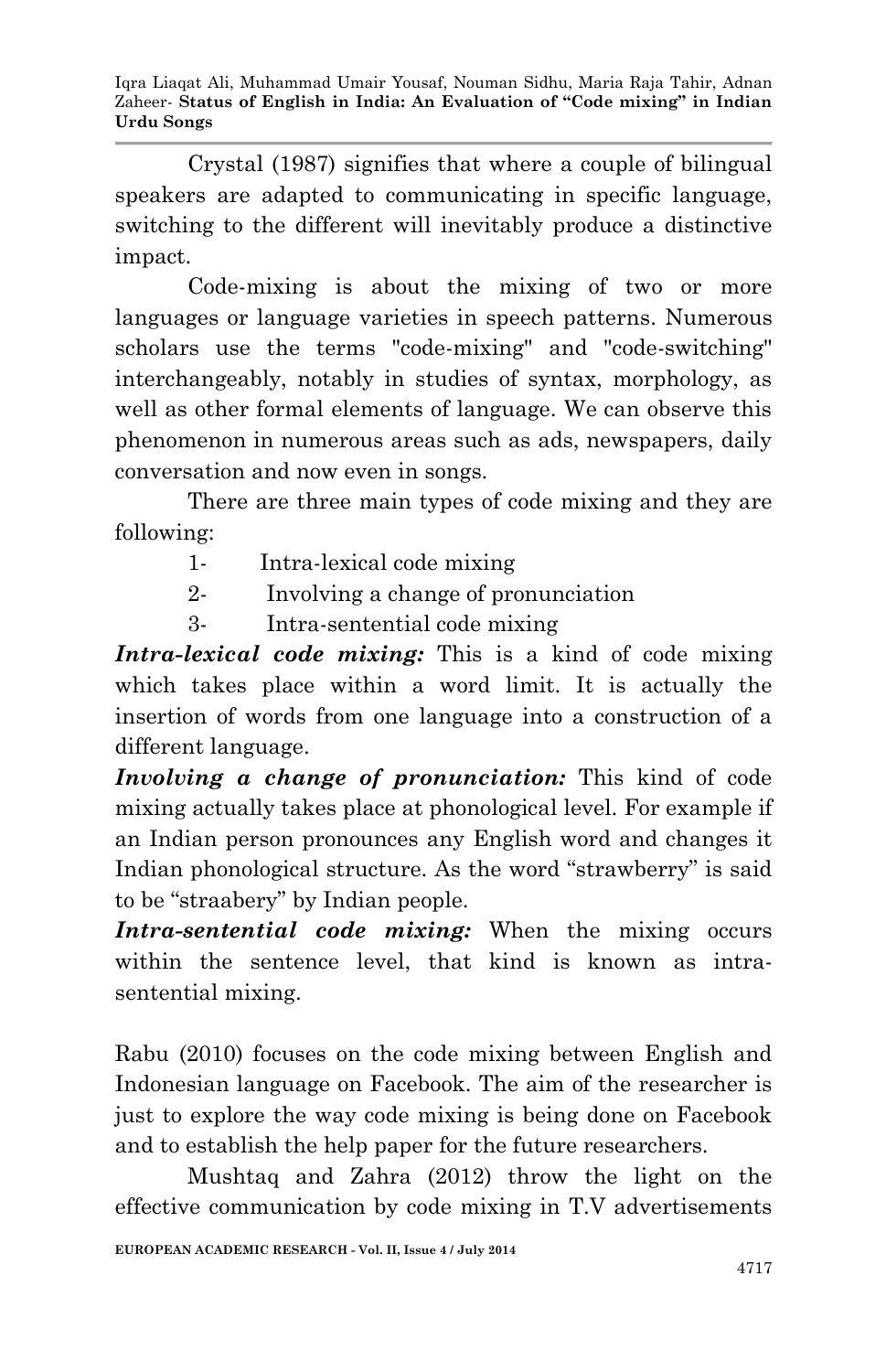that has great effect on the viewers. The outcomes indicate code-mixing is commonly favored by the younger generation as a major factor in linguistic communication. This research will play a significant role in a social life like ours, which contains individuals that are part of several areas, who typically speak a number of different languages, and where code hybridization is a usual index.

Ehsan and Aziz (2014) aims at investigating the degree to which code-mixing is practiced in Urdu news of a private news channel, in case any and to check the alternative words in Urdu language.

The analysis allows in developing awareness to news authors and regarded individuals relating to their personal practice of code-mixing, with the intention that they stay aware of the belief that English words have their equivalents in Urdu language and need to be used conversely.

The purpose of this study is to help the researchers and the concerned people in understanding the use of code mixing in the songs. One must be aware of the shifting of the words that they are not only used for bilingual community but their purpose can also be to fulfill the rhyme and rhythm and we will observe that this use of English words in Urdu songs has equal status as the Urdu words have.

### **Methodology:**

The current study is aimed at investigating the kind of vocabulary used in Indian songs. India is a multilingual country where many people speak more than one language. This study will try to explore the phenomenon of code-mixing in Indian songs that how the language of the songs is being affected. So this study is based on qualitative approach.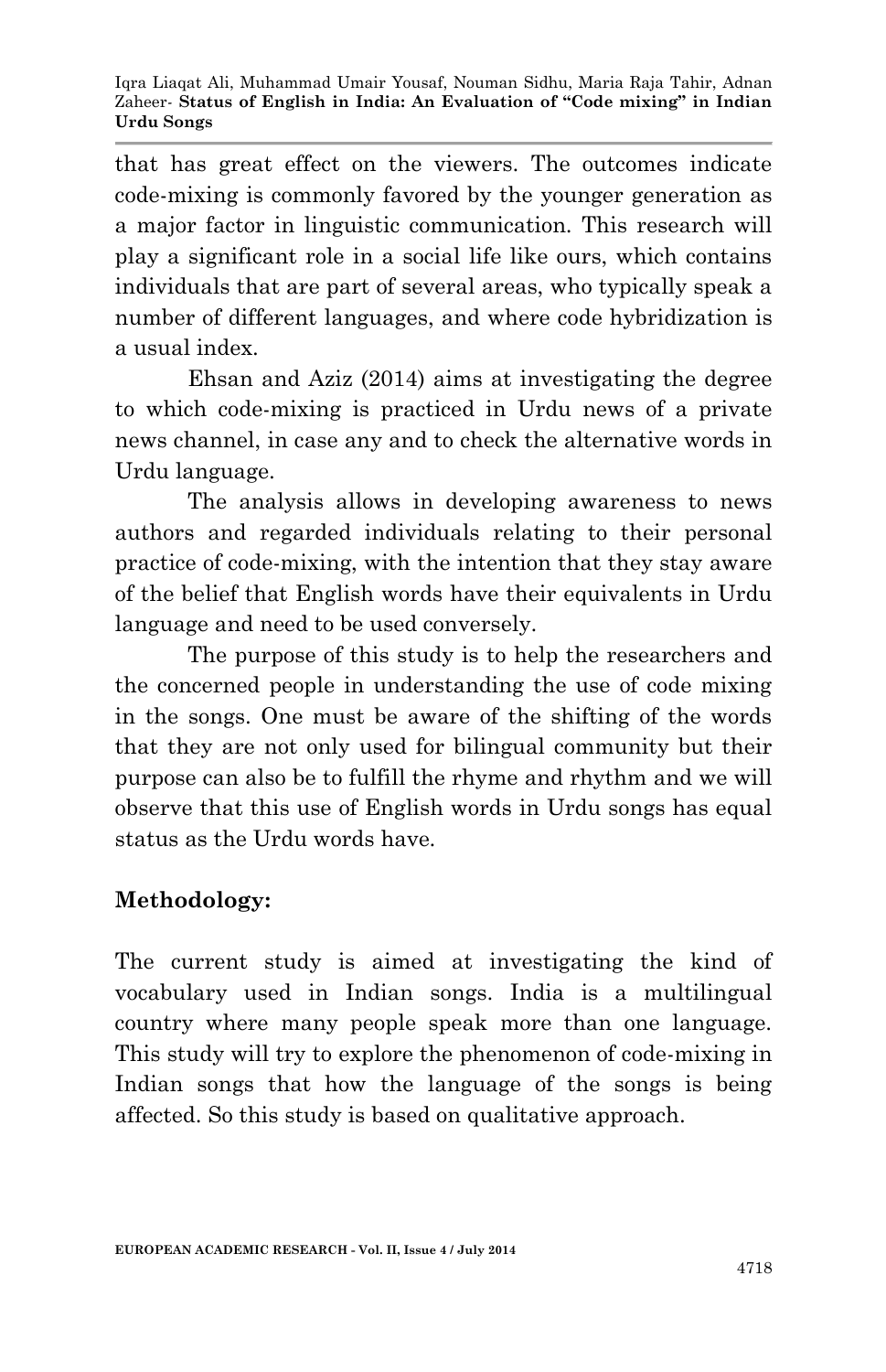**Sampling:** The sampling technique employed for this study is a random sampling. The songs were selected along the basis of their popularity. The sample consisted of 5 songs lyrics.

**Data collection instrument:** The data collection instrument for this study was lyrics of the songs which are provided in the song, movie and Internet as well. These lyrics helped in finding out code mixing and substitute of these English codes in Urdu language.

## **Analysis of the lyrics:**

The analysis of 5 Indian songs has shown that code mixing is usually carried out by Indian singers. The language of songs has transformed over the years. Words like, ''love, knowledge, pocket money, future, flavor, photo, wait ….'' have their equivalents in Urdu language but now when social attitudes have changed these words are likewise thrown out.

After the study of lyrics of the songs, it was analyzed that code mixing is used very often in Indian Urdu songs. Although most of the English language words used in the songs have their equivalents in Urdu language but are not in routine usage. For example Hero (table no 1), On (table no 1), Average (table no 2), Girlfriend (table no 3), Bye (table no 3), Fashion (table no 3), Mood (table no 4), Puncture (table no 4), Bulb (table no 4), Packet (table no5), Music (table no 5). The English words used in the songs have their equivalents in the Urdu language listed below. Words repeated several times are listed for once.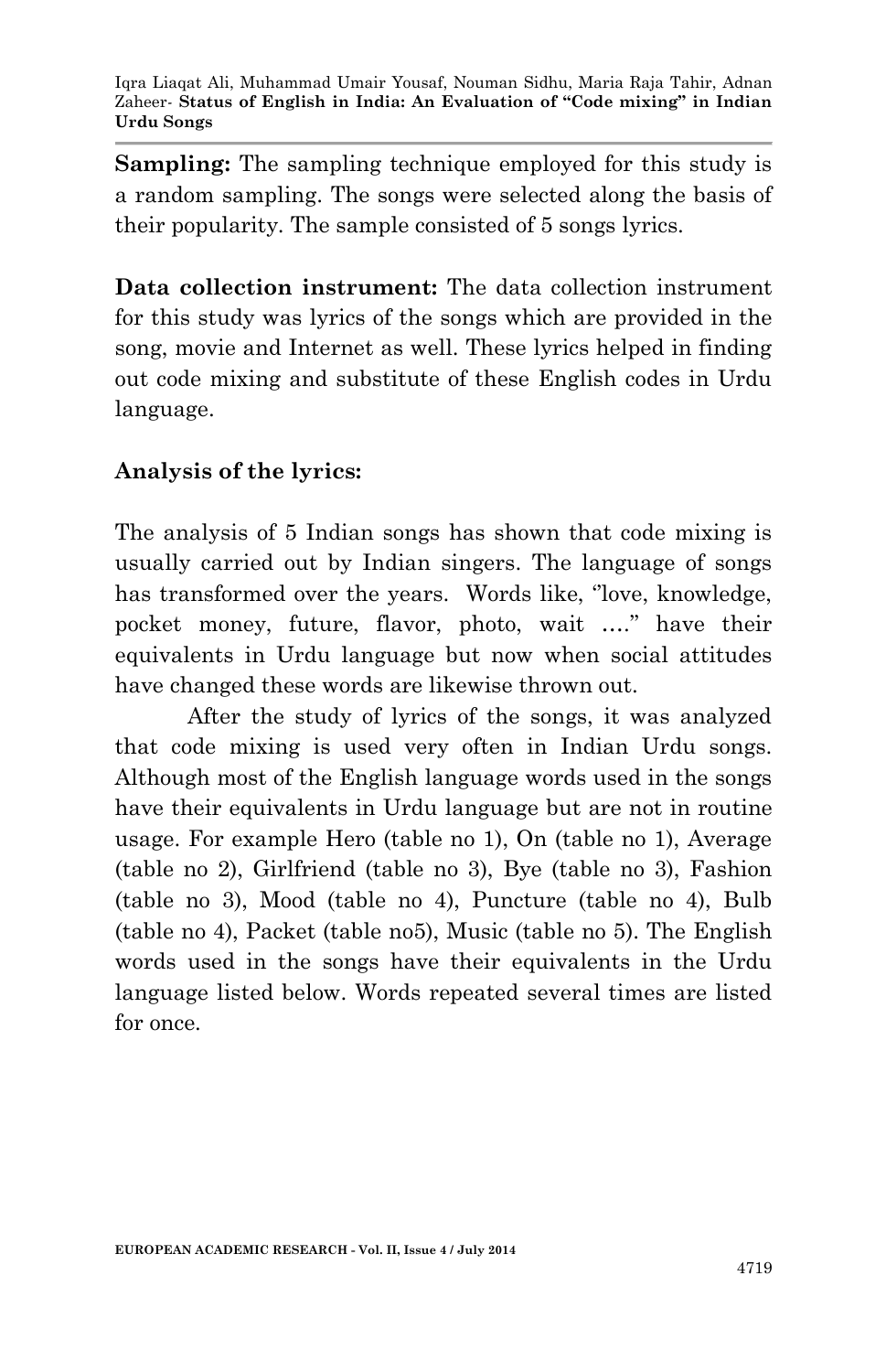**Table 1: English words and their equivalents in Urdu language (Subha honey na de, Desi boyz 2011)**

**English words used Equivalents in Urdu language in Indian Urdu songs** Superman On Chalana **چالنا** Love Mohabat **محبت** Hero Bahadur **بہادر** Hot Garam **گرم** Touch Choona **چھونا** Too much Bht zada **زیادہ بہت** Friend Dost **دوست** Life Zindgi **زندگی**

#### **Table 2: English words and equivalents in Urdu language ( Ratta Maar, Student of the year 2012)**

**English words used in Equivalents in Urdu language Indian Urdu songs** Pressure cooker …… Knowledge (**علم** (Elm Coffee …... Average (**اوسط** (Aust Brain (**دماغ** (Dimagh Performance (**کارکردگی** (Karkardgi Remember (**رکھنا یاد** (Yad karna Chance (**موقع** (Moqa Solution *(حل*) Haal

#### **Table no 3: Aaya Dilli Wali Girlfriend Chhod Chaad ke (Yeh Jawaani hai Deewani 2013)**

#### **English words used Equivalents in Urdu language in Indian Urdu songs**

| Signal       | Ashara(شارہ)                         |
|--------------|--------------------------------------|
| Girlfriend   | Dost((وست)                           |
| Fraud        | Dhoka(دهویم)                         |
| By God       | A llah ki qasam / <i>الله كي قسم</i> |
| Pocket money | Jaib khrch جيب خرج                   |
| Bye          | <i>الوداع Alvida</i>                 |
| Start        | شىروىم Shoorou                       |
| Heart        | $\operatorname{Dil} \omega$          |
| Boycott      | قطع تعلق Qitataulq                   |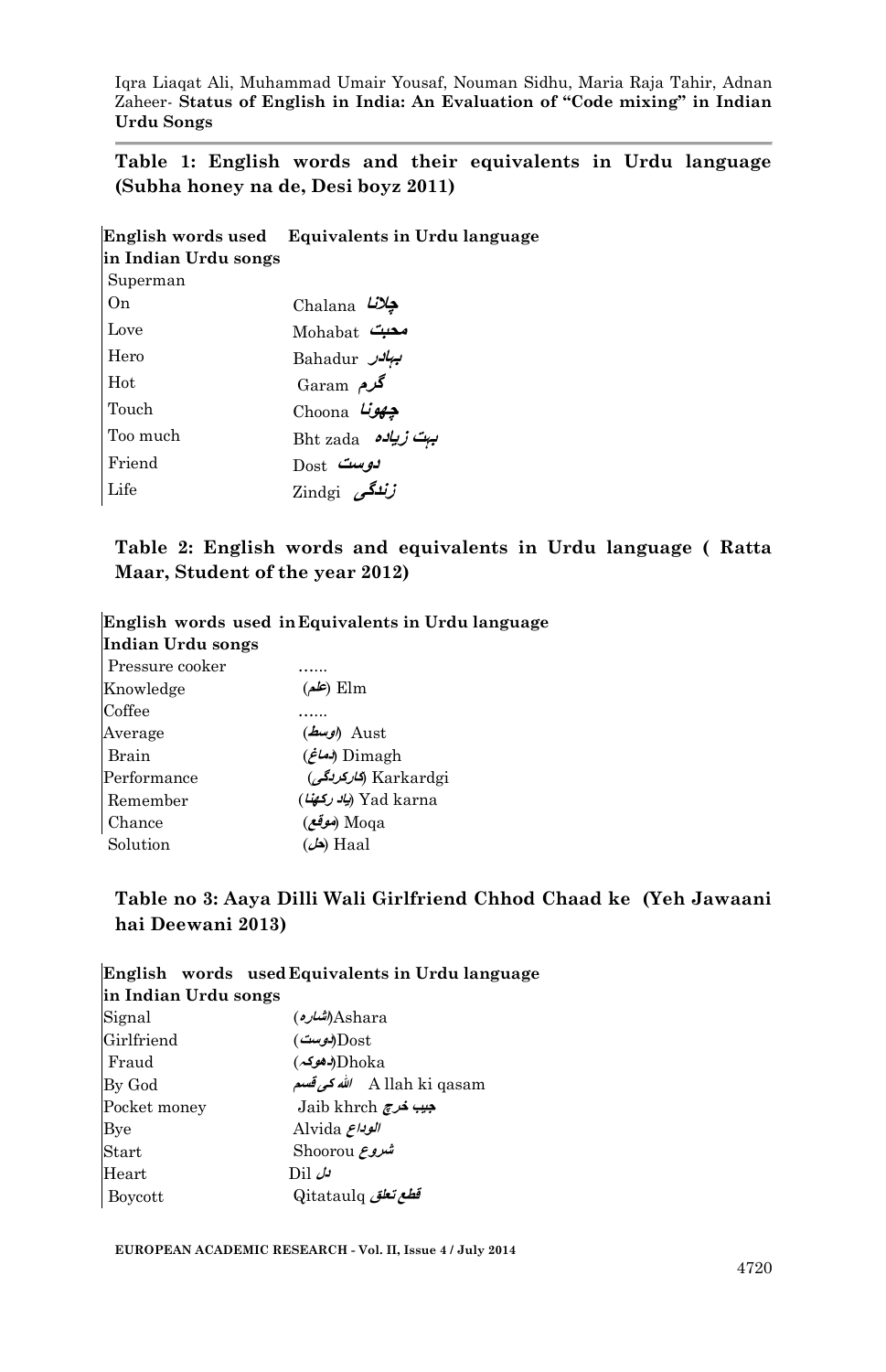| Note         | <i>توجہ کرنا Y</i> adasht/ Tawajha krna |
|--------------|-----------------------------------------|
| Report       | الملاح بينا Atla daina                  |
| Fight        | لڑاپئے Larayi                           |
| Mood         | <i>مزاج</i> Mizaj                       |
| Light        | <i>بلكا</i> Halka                       |
| Scene        | منظر Manzer                             |
| Film         |                                         |
| Wedding card | شلا <i>ق کارڈ</i> shadi card            |
| Freeze       | Munjamid منجمند                         |
| Refuse       | <i>انگار</i> Inkar karna                |
| Fashion      | <i>R</i> awaj ار <i>واج</i>             |
| Increase     | <i>بڑ قانا Barhana</i>                  |
| Day Night    | رات Raat ن Din                          |
| Future       | سىتق <i>ىل</i> Mustigbil                |
| Bright       | روشن Roshan                             |
| Handsome     | <del>خو بصورت   K</del> hubsorat        |

### **Table 4 : Kashmir main tu Kanyakumari (Chennai Express 2013) English words used Equivalents in Urdu language**

**in Indian Urdu songs**

| Double double | Dohra dohra موهر!                |
|---------------|----------------------------------|
| Half          | <i>Adha ادها</i>                 |
| North south   | ش <i>مال جنوب S</i> hmal, janob  |
| Fifty fify    | <i>Adhada ا آدها ا آدها</i>      |
| Situation     | ص <i>ورتحال S</i> urt-e-hal      |
| Flavor        | ن <i>ابقہ</i> Zaeeqa             |
| Mood          | مزاج Mizaj                       |
| Puncture      | Chaid جهيد                       |
| Tight         | ک <i>سا/تنگ Kassa howa/ tang</i> |
| Bulb          | Qumqma لمعکمه                    |
| Switch        |                                  |
| Light         | روشن Roshan                      |
| Packet        | <u>Lafafa لفافہ</u>              |
| English       | <i>انگریزی</i> Angrazi           |
| Sorry         | معذرت Mazrat                     |

#### **Table 5 : Aaj Blu hai pani pani (Yaariyan 2014) English words used Equivalents in Urdu language in Indian Urdu**

| .      | <br>.                    |
|--------|--------------------------|
| songs  |                          |
| Blue   | <i>تیلا</i> Neela        |
| Sunny  | <b>Dhoop</b> wala باھوپ  |
| Photo  | تصویر Tasveer            |
| Sunset | Garoob aftab نعروب تفتاب |
| Time   | وقت Waqt                 |
| Wait   | انتظار Intzar            |
| Music  | Moseeqi موسيقى           |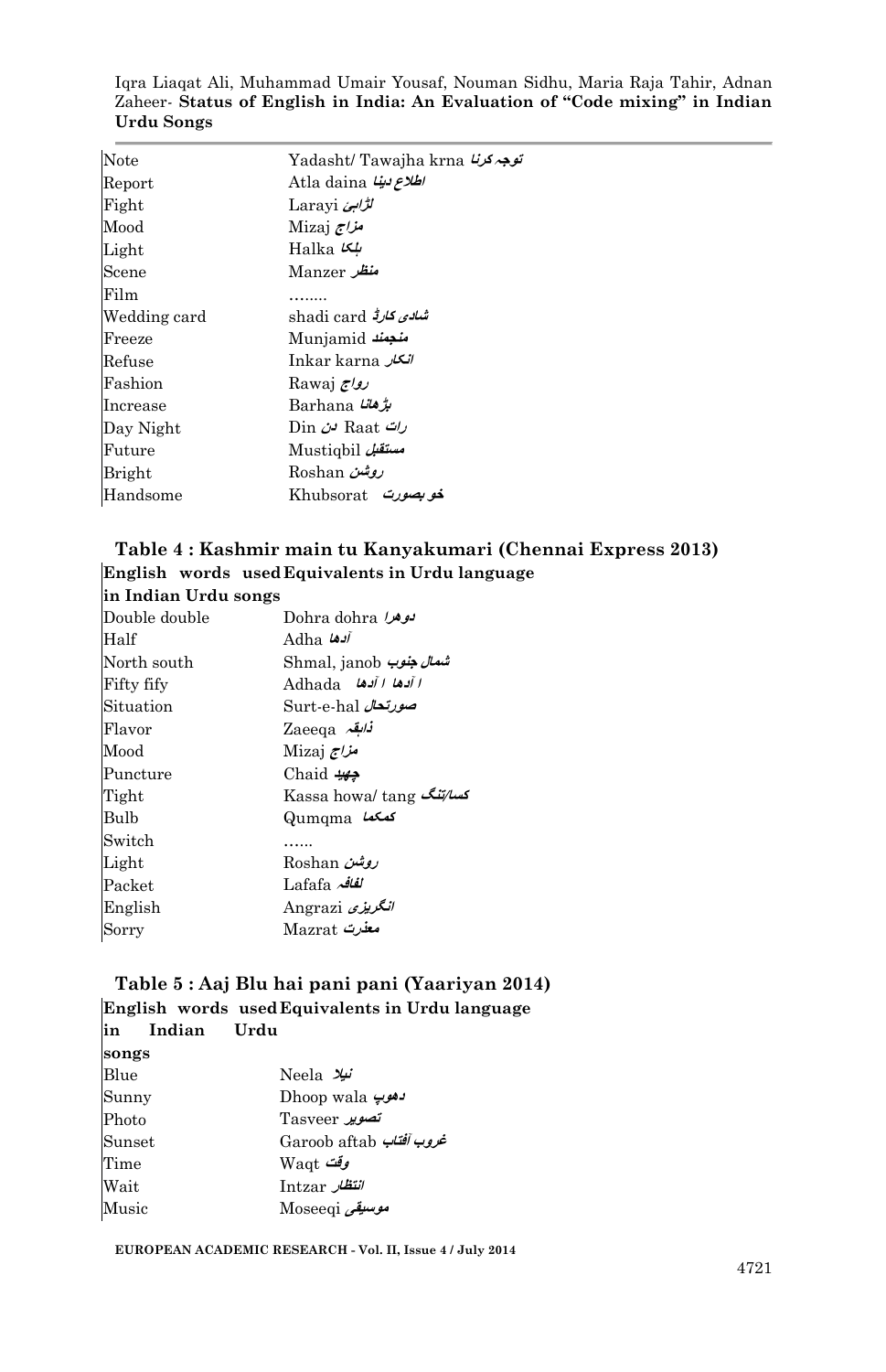| Party  | تقریب Taqreeb         |
|--------|-----------------------|
| Bottle |                       |
| Side   | طرف Tarf              |
| Shot   | <i>تشان N</i> ishaney |

### **Findings of the research:**

The analysis of the collected data reflected that code mixing has become an integral part of Indian Urdu songs. It was observed that mostly Intra-lexical code mixing occurred in the songs but in the song" aaj blue hai paani paani" code mixing occurred at the pronunciation level, the word 'sunny' is pronounced in local Indian Hindi accent. Moreover, it was observed that mostly nouns were code- mixed. The results of the study showed that Urdu language is rich in vocabulary apart from slight scarcity in the vocabulary in the fields of science and technology. There really were some words that have no alternate in Urdu for example, "Superman, Pressure cooker, Coffee, Girlfriend, Film, Switch, Bottle''. The reason is that the words for science and technologies are being developed by Western countries and because of the strong effects of globalization they are mostly adopted as it is in other societies specifically speaking in India. This study also revealed that some words for example "Fashion, Bye, Note, Report, Puncture, have their substitutes but they have become part of Urdu language.

Code mixing is a usual phenomenon in those societies where two or more than two languages are utilized for communication in every domain of society. It is certain that bilinguals or multilinguals mix the codes when they are having two or more languages for communication and this phenomenon being surprisingly logical switching and mixing of codes are grammatically appropriate, the verb is replaced by the verb and the noun is replaced by the noun by different language. Code mixing is not exclusively found in oral conversation, but is also found in several other contexts and situation including the main concern of this article, the songs. India is a multilingual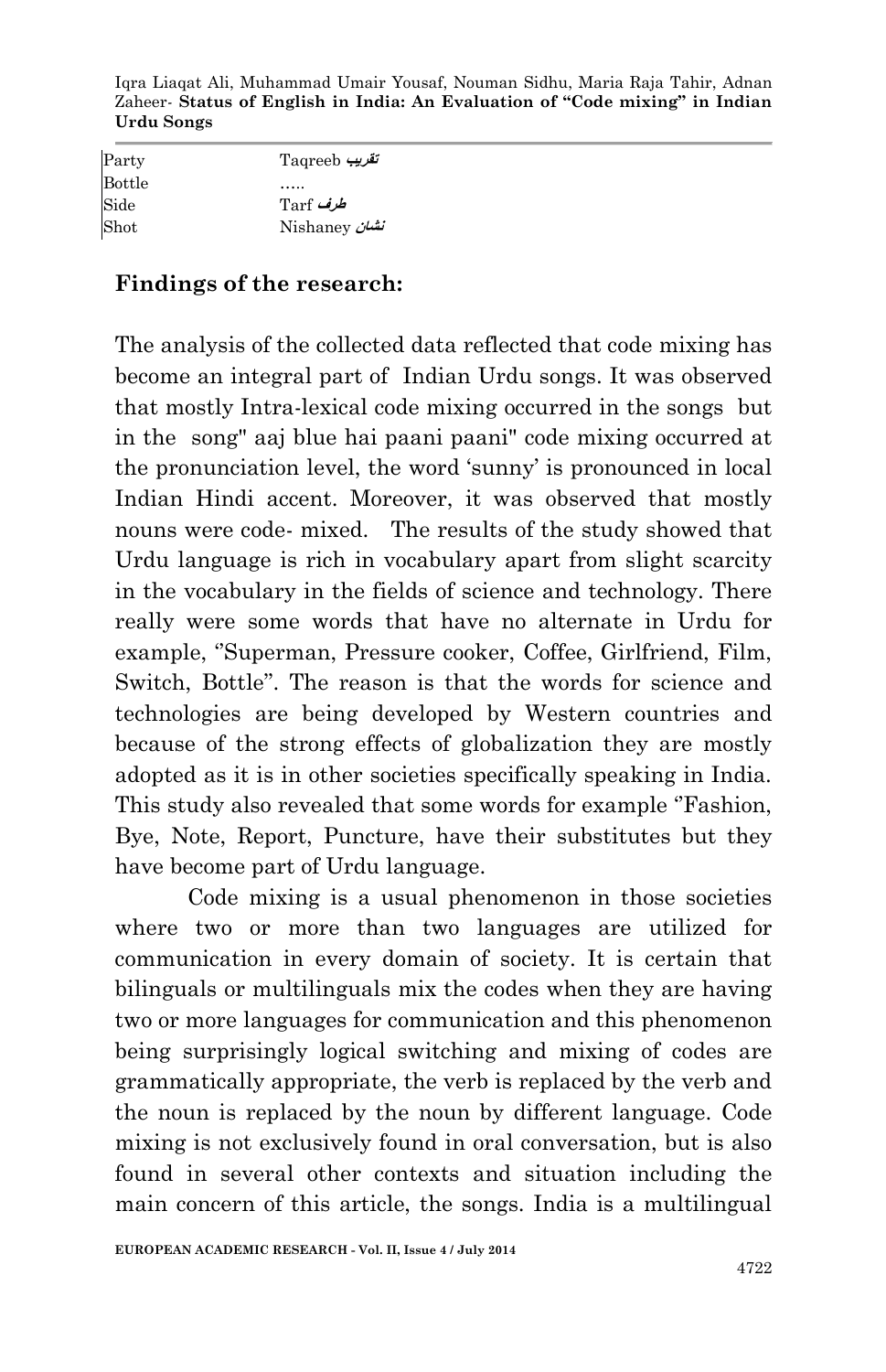country and this process of code mixing is unavoidable over there. So the phenomenon is practiced excessively in Indian songs now a days because of bilingual and multilingual communities in India. Code mixing is mostly done by the bilingual and multilingual communities, for them it is style and modern way of communicating with others. Certain words, specifically synonyms, seem more efficient or more precise in a particular language than in some other. So English is widely used as a second or at least foreign language in almost each country around the world that is why Indian Urdu songs are also affected by English language through code mixing phenomenon. It seems that it actually is a matter of convenience. May be it is the receptors' demand to do so in songs and so the publicity of those songs having English codes mixed is more as compared to a simple song. It is observed that those words are used in the songs that make lyrics more understandable no matter if they are used by mixing codes of different languages.

### **Conclusion:**

The reasons behind using code mixing in songs are multiple. The element of code mixing brings informality in every type of discourse by urging the addressee to divert his attention from one language to another in order to decode the meanings of words being said. Code mixing also indicates the inability of speaker to reside in a single language while talking. Once songs of Bollywood had such a very formal genre in terms of language, that one could easily correct his common language mistakes by listening to the songs. But in recent times phenomena like code mixing is being used for the sake of convenience, choice and using the type of discourse that occurs in the daily life conversations carrying a heavy use of English in order to make the songs easier to understand and more enjoyable. The biggest reason behind using code mixing is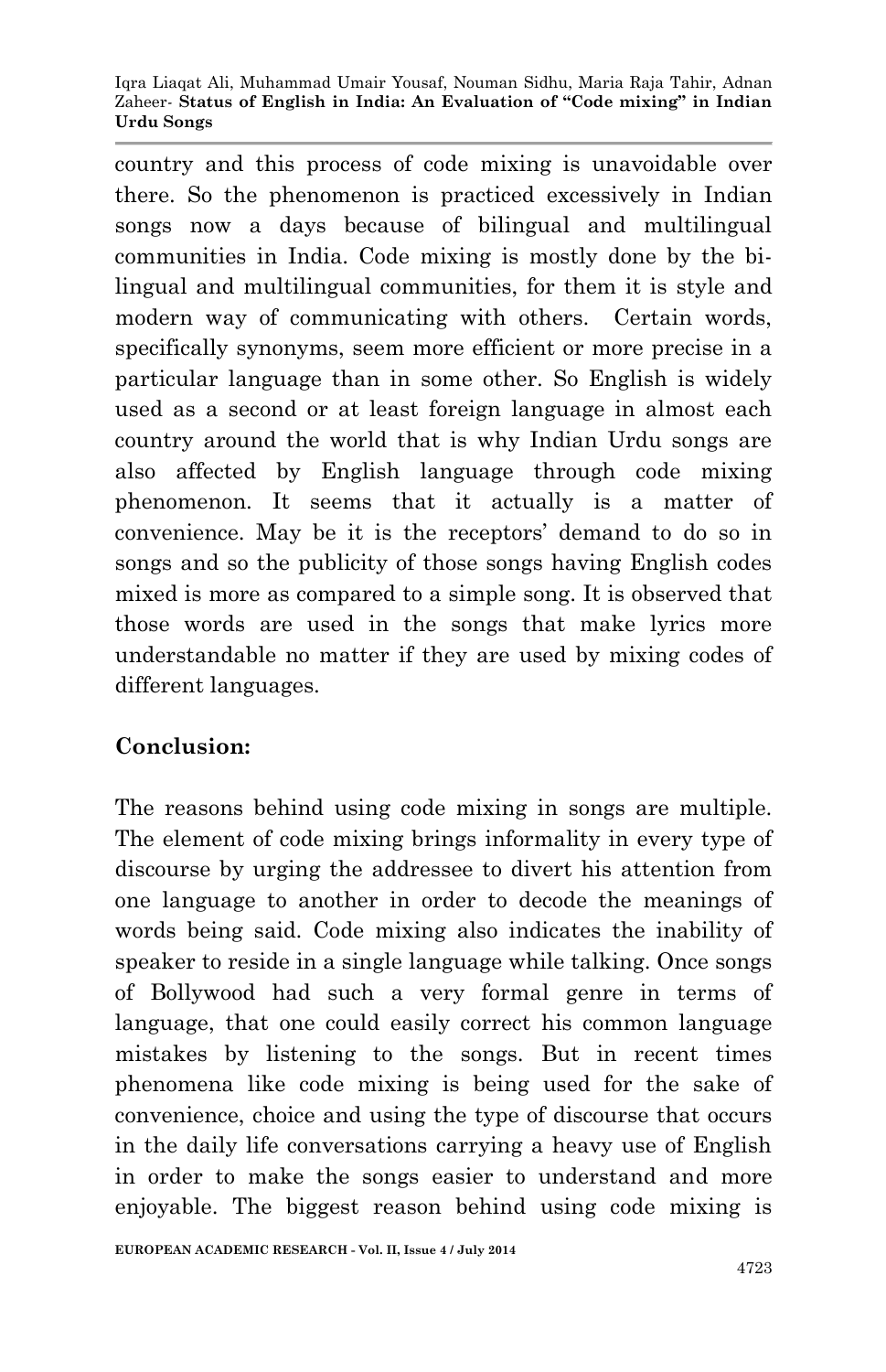globalization that instigates the use of global lingua franca (which is for most of the world English) in our discourses. Though if deliberate efforts are made, code mixing can be prevented to a larger extent but still it cannot be avoided completely because of the lack of modern vocabulary including genres of science and technology. Therefore, it leaves us in a situation that includes our choice as well as need to stick to the amalgamation of English with our native languages. It's also a fact that people in India feel themselves superior, learned and modern while using English in their language use and that is also because of colonial imprints present in minds of people there which makes them envious of using the language of their masters. So though the use of other languages along with the native language causes harm to the native languages but due to the numerous reasons code mixing is a phenomenon that can lessened but cannot not be diminished.

### **REFERENCES:**

- Braj, Kachru (n.d.). In Wikipedia. Retrieved June15, 2014, from http://en.wikipedia.org/wiki/Braj\_Kachru#The\_circles\_of \_English.
- Ehsan, A.and Aziz, S.A. 2014. "Code-Mixing in Urdu News of a Private Pakistani Channel: A Case Study." *Journal of Academic Research International* 05.
- Goethe-Institut. "The Language of Bollywood Documentary On How Multilingualism Is Handled in Hindi Films (India)." Retrieved June 15, 2014, from the Goethe-Institut website:

http://www.goethe.de/ges/spa/prj/sog/ver/en5356222.htm

- Mushtaq, H. and Zahra, T. 2012. "An Analysis of Code-Mixing in Television Commercials." *Language in India* 12(11).
- Rabu. 2010. "Analysis Code Mixing Between English and Indonesian Language in Facebook." *Study English* [web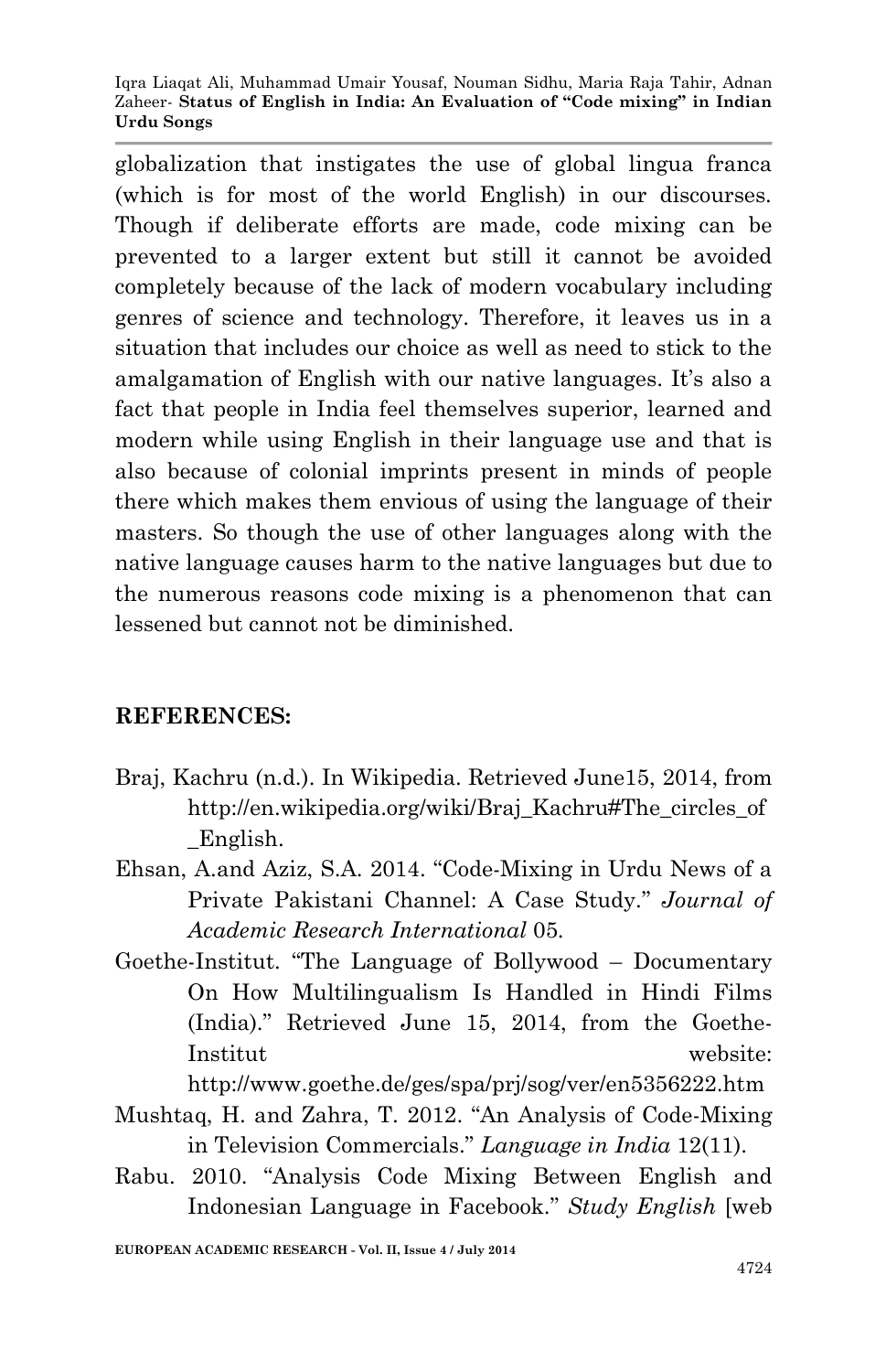log]. Retrieved June 16, 2014, from http://studyenglishbetter.blogspot.com/2010/12/socioling uistic-analysis-code-mixing.html

### **Appendix**

### **Lyrics: Subha honey na dey (Desi Boyz 2011)**

Humko kehte superman On karlo handycam From AM to PM Bande at your service mam Tenu main love karda Bematlab karda Baahon mein aa soniye bas aaj raat ke liye Saadi taa desi hai adaa Saade te hojaa ni fidaa Baahon mein aa soniye Bus aaj raat ke liye Subha hone na de Saath khone na de Ek dusre ko Hum sone na de Tu mera hero.. Tu mera hero.. Subha hone na de Saath khone na de Ek dusre ko Hum sone na de Main tera hero.. Haan hero Haan hero Main tera hero.. Let's go.. Hai mainu tu hot lagdi Lakhaan daa note lagdi Mauka mila hai abhi Hoga na phir yeh kabhi Saanu tu touch kar le Mazaa too much kar le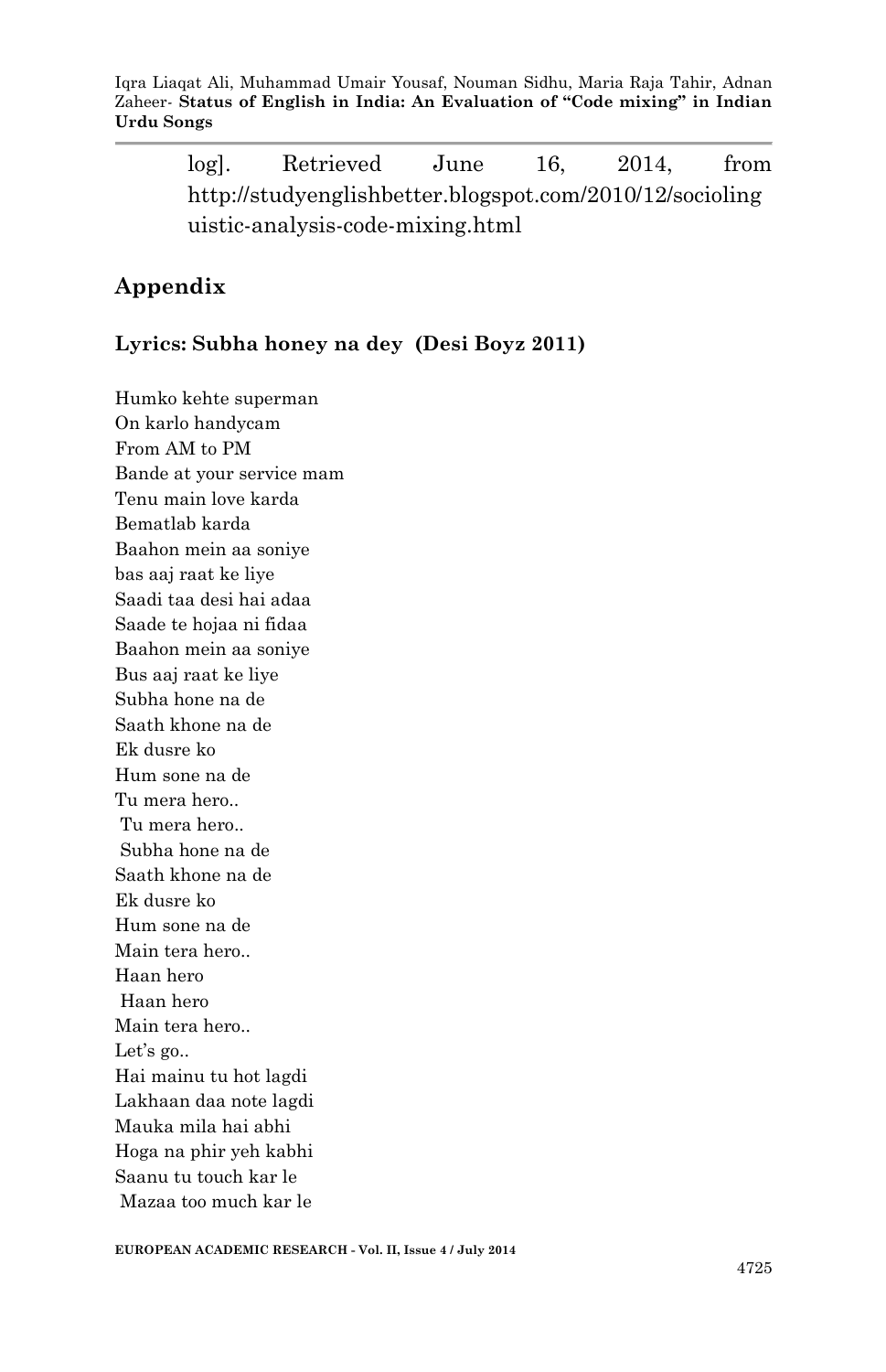Baahon mein aa soniye Bus aaj raat ke liye Saadi pardesi hai adaa Saade te hojaa ni fidaa Baahon mein aa soniye Bus aaj raat ke liye Subha hone na de Saath khone na de Ek dusre ko Hum sone na de Tu mera hero.. Tu mera hero.. Subha hone nade Saath khone na de Ek dusre ko Hum sone na de Tu mera hero.. Tu mera hero.. Main tera hero.. Sun lo ameeron Banda mein rab da Main friend sab da Dekhe duniyaa ke kone Bus hum dono hi sone Kudiyon mein apne charche Hum pe karti hai kharche Life ne aisa dhoya Main jaan bachake soya Guru se maine bola Yeh bola bola Subha hone nade Subha hone na de Saath khone na de Ek dusre ko Hum sone na de Tu mera hero.. Tu mera hero.. Suba hone na de Saath khone na de Ek dusre ko Hum sone na de Main tera hero.. On karlo handy cam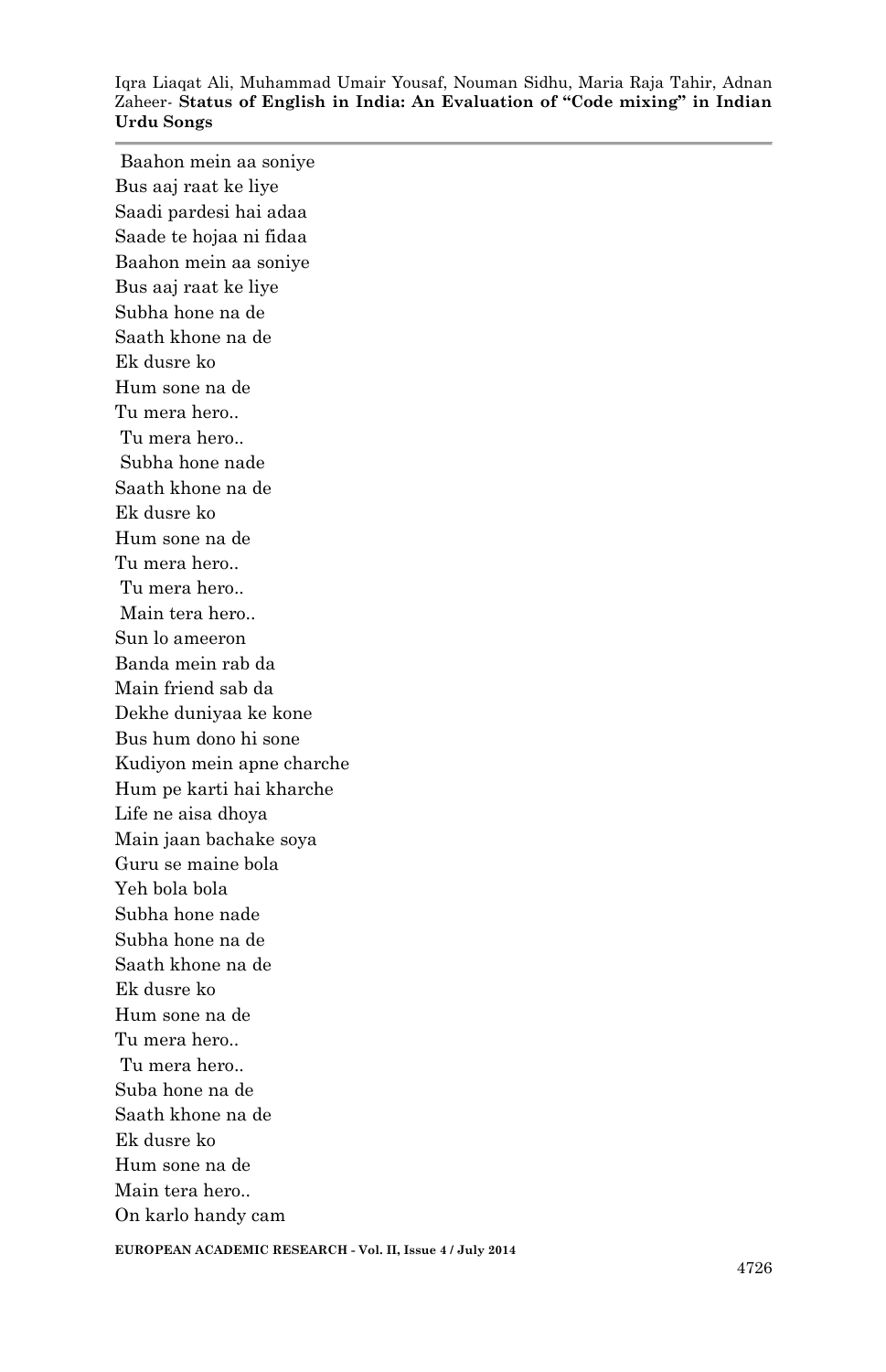From AM to PM Bande at your service mam Boom boom shak shak Maarenge saari raat Boom boom shak shak Maarenge marenge Boom boom shak shak Maarenge saari raat Boom boom shak shak Maarenge marenge Mera hero.. mera hero

#### **Ratta Maar Lyrics (Student Of The Year 2012)**

Naa naa naa... De re na naa... o o Pressure cooker jaise sar ki baj jaye na seeti Ratta maar Ratta maar O Patak patak ke sar gira de Knowledge ki deewar ratta maar Ratta maar... Ratta maar.. Chadh jaaye jo bukhar coffee se tu utar Ghis ghis ke bheja kar le tez dhaar Ratta Maar... O bhool ja average chadh ja tu kitabo ke pahaad Sau baar Ratta Maar (zara zor se) Tak pak tak pak brain ko dauda usko chabuk maar zordaar Ratta maar (zara zor se) Dar ke milega kya lega kya tu ukhad Gat gat ke pee ja.... O o Ratta Maar... At the end of day upar tere Latki hai performance ki talwar AIsi dariya hai Remember karle Jo doobe wohi hota hai paar Jo bhi aaye yahaan pe usko chance ek milti hai Har nazar ki yahaan pe socho Ek manzil hi hai Mauqa mile toh khona nahi Yeh aaayga naa baar baar Dhakka maar zara zor se Zara dheere se...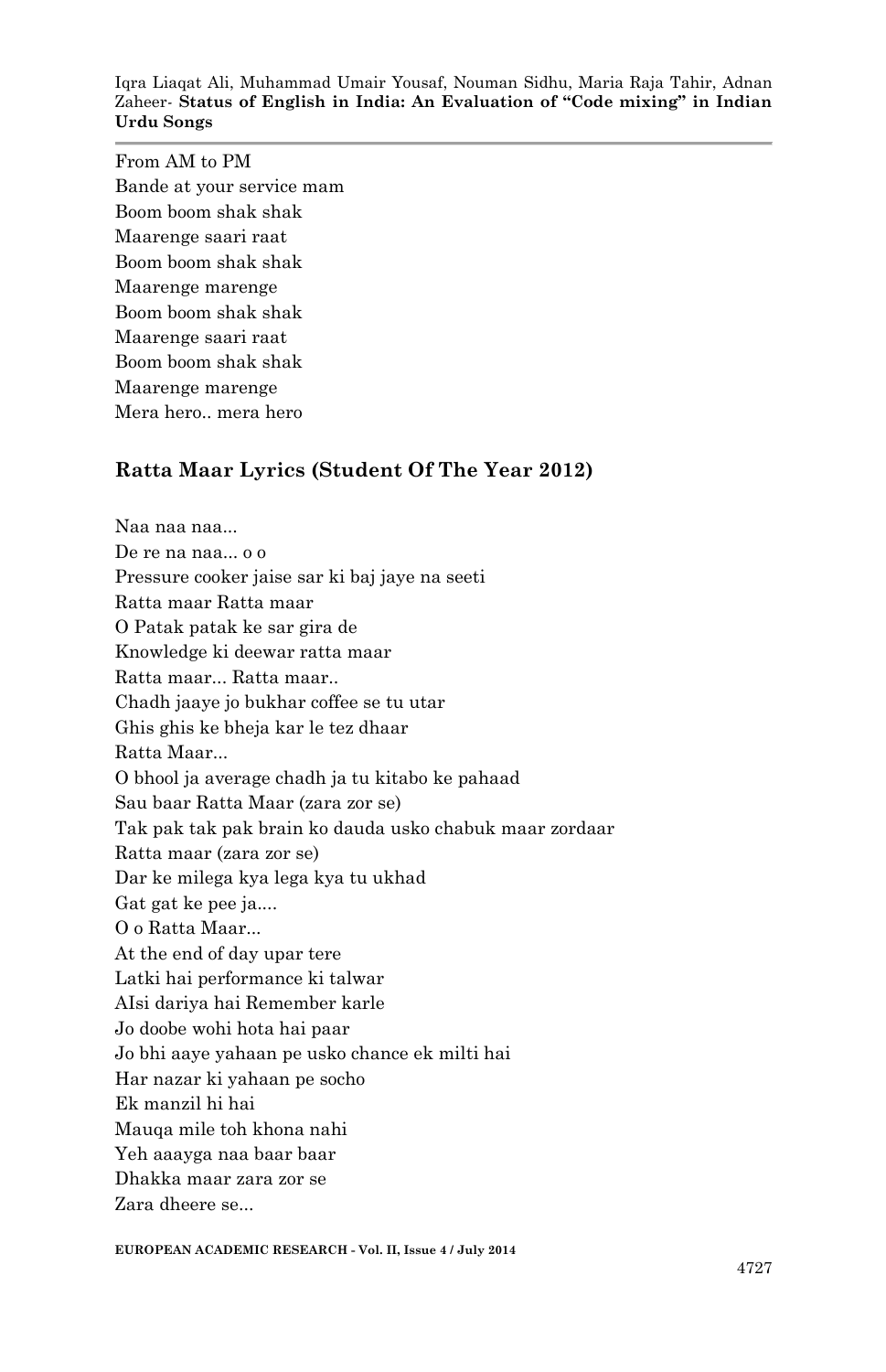Dhakka Maar.. Ho o... Ho maar le ratta ho ja (100% taiyyar) Na chhod kasar tu koi Chal maar le baazi maar Hai ek hi solution teri mushqil ka yaar ratta maar Ratta maar...

### **Aaya Dilli Wali Girlfriend Chhod Chaad ke Lyrics (Yeh Jawaani hai Deewani 2013)**

Kabhi Soft, Kabhi Rude Killer Tera Attitude Tere Liye Hi To Signal Todh Tadh Ke Aaya Dilliwali Girlfriend Chodh Chadh Ke Ho Tere Liye Hi Toh Signal Todh Tadh Ke Aaya Dilliwali Girlfriend Chodh Chadh Ke Ho Teri Ankh Da Ishaara Mujhe Fraud Lagey Tu Toh Majnu Awaara By God Lagey Ho Kasme Waade Khaake Apni Pocket Money Bachaake Aaya Tere Liye Paise Vaise Jodh Jadh Ke Ghar Waalon Ko Bhi Bye Shye Bhol Bhal Ke Aaya Dilli Wali Girlfriend Chodh Chadh Ke Tere Liye Hi Toh Signal Todh Tadh Ke Aaya Dilli Waali Girlfriend Chodh Chadh Ke Teri Galli Mein Bhi Aana Start Kar Diya Ek Tera Naam Apna Heart Kar Diya Karne Laga Aankh Mattaka Ab Toh Aashiq Ban Gaya Pakka Aaj Yahan Bhi Maine Tera Boycott Kar Diya Teri Saari Harkatien Main Toh Note Karoon Tujhe Thaane Mein Le Jaake Main Report Karoon Tu Na Kar Aise Fight Tera Mood Karoon Main Light Tujhe Scene Main Dikhake Film Golmaal Ke Naam Tera Hi Likhaya Maine Wedding Card Pe Aaya Dilliwaali Girlfriend Chodh Chadh Ke Tere Liye Hi To Signal Todh Tadh Ke Aaya Dilliwali Girlfriend Chodh Chadh Ke Okie Bye Yeh To Ishq Mein Dekho Badtameez Ho Gaya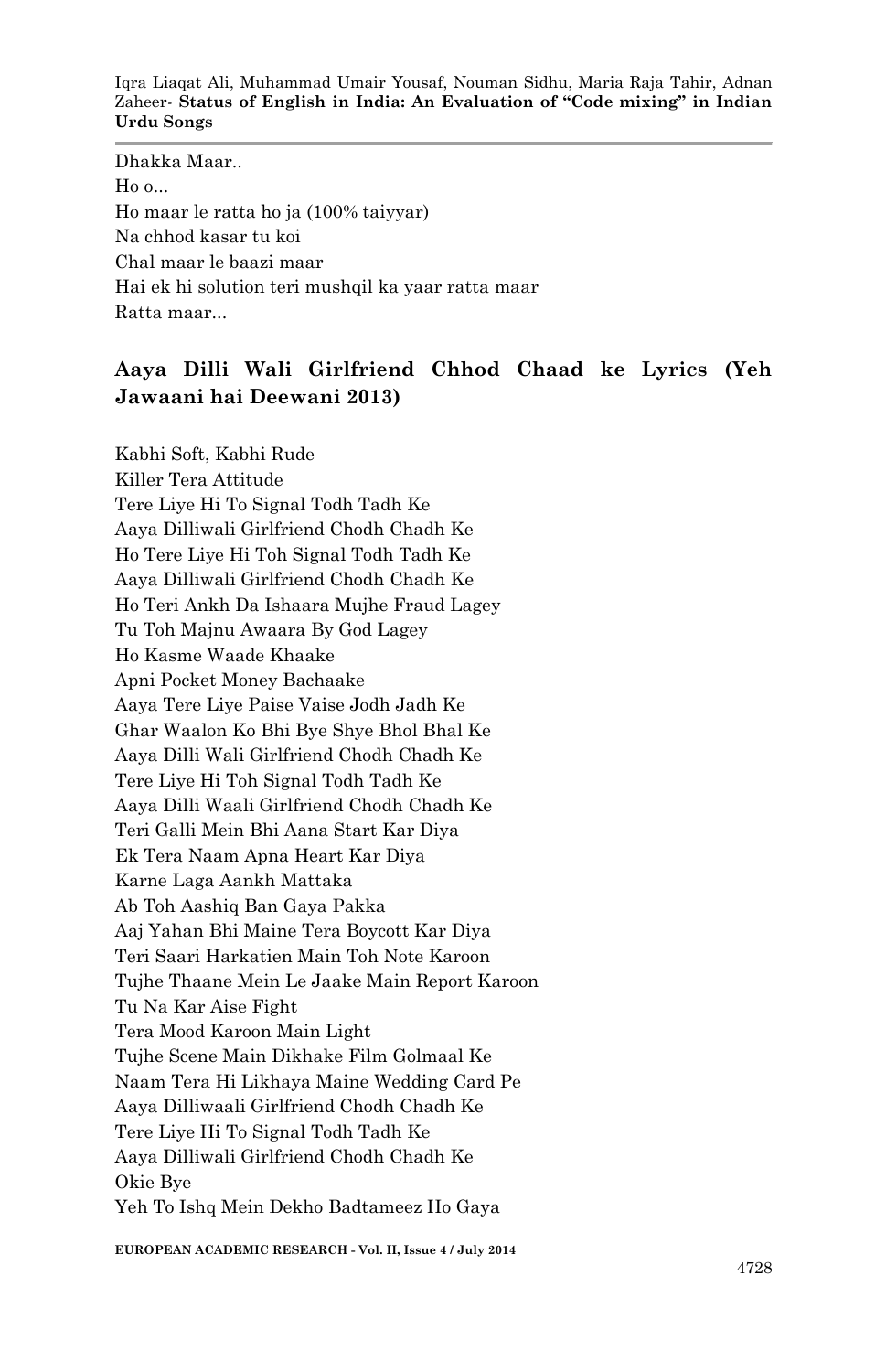Bina Baat Ke Hi Mujh Pe Yeh Freeze Ho Gaya Refuse Kiya Sua Baari Phir Bhi Karna Chahe Yaari Fashion Tere Liye Mera Increase Hogaya Tu Hi Day Lage Mujhe Meri Nite Lage Mujhe Future Mera Tere Sang Bright Lage Tujhse Bhi Jyada Shona Koi Handsome Munda Hona Leke Jayega Sone Mein Tol Tal Ke **O**yee Tujhe Lejaunga Mein To Yahan Jhande Gaad Ke Aaya Dilliwali Girlfriend Chodh Chadh Ke Chal Jhootha Mere Liye Signal Todh Tadh Ke Aaya Dilliwali Girlfriend Chodh Chadh Ke Ghar Waalon Ko Bhi Bye Shye Bhol Bhal Ke Aaya Dilliwali Girlfriend Chodh Chadh Ke Tere Liye Hi Toh Signal Todh Tadh Ke Aaya Dilliwali Girlfriend Chodh Chadh Ke Yeah ! What A Look ! What A Grace! Tenu Hi Kara Mein Chase What A Nasks What A Nain -What A Smile What A Style Kabhi Soft, Kabhi Rude Killer Tera Attitude

#### **Kashmir main tu Kanyakumari lyrics (Chennai Express 2013)**

Chipak-chapak ke chalti hain Kabhi kabhi do raahein Jude-jude kuch aise ki laga ho jaise gum Double-double hoti thi jo kabhi-kabhi taqleefein Kisi ke sang mein chalne se hui half se kum Ho tera-mera, mera-tera Tera-mera, mera-tera qissa atrangi Kabhi-kabhi chalti hai Kabhi-kabhi rukti kahani bedhangi Kashmir main tu Kanyakumari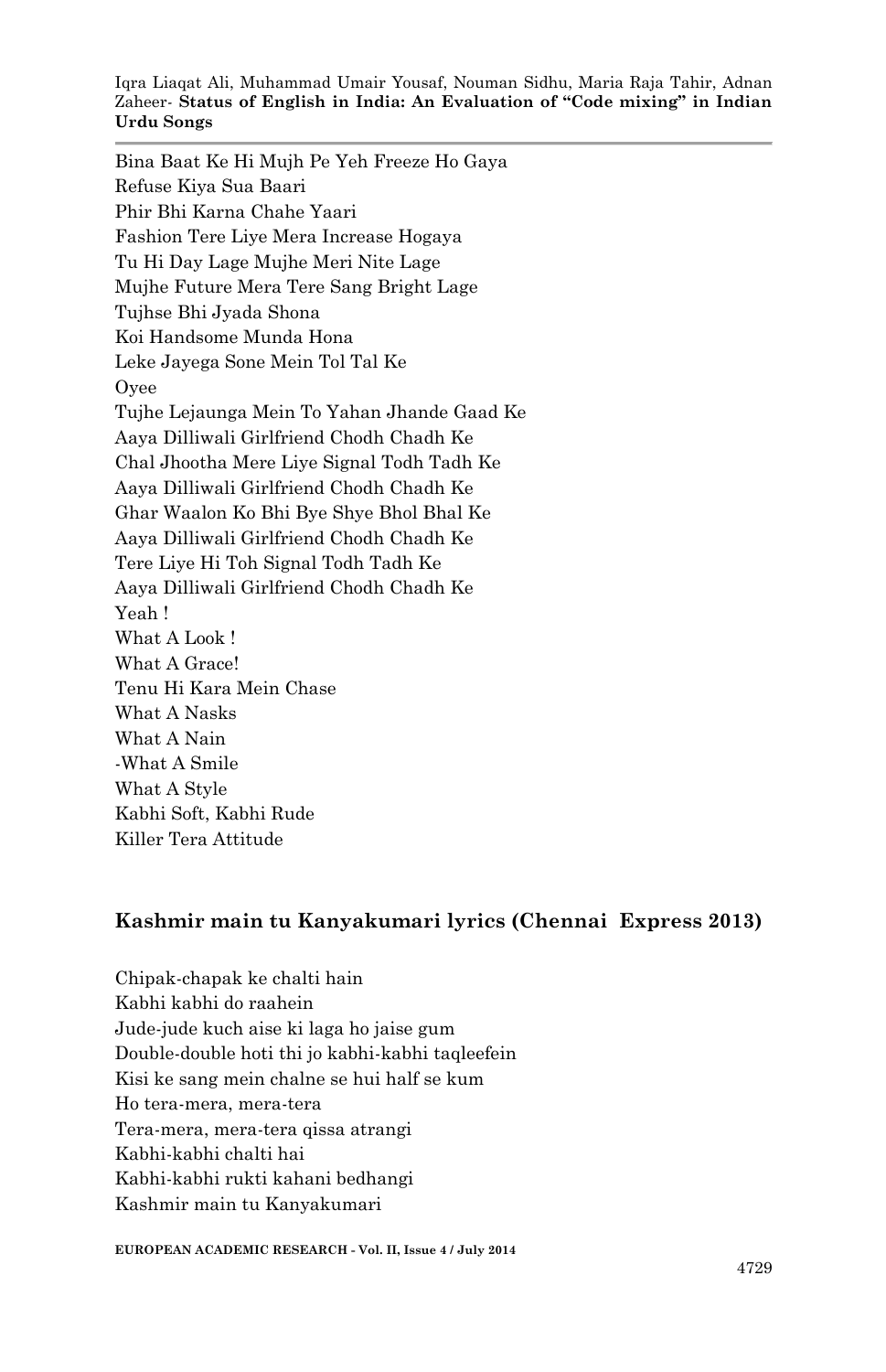North-South ki kat gayi dekho doori hi saari Kashmir tu main kanyakumari Fifty-fifty har situation mein hissedari Ek taraf to jhagda hai, saath phir bhi tagda hai Do kadam chalte hain to lagta hai aath hain Do tarah ke flavour, sau tarah ke tevar Dar-badar firtein hain ji phir bhi apni thaath hai Kabhi-kabhi chale seedhe, kabhi mud jaayein Kabhi-kabhi kahin tootein, kahin jud jaayein Hum sham-sahar ke Chaaron pahar ke Mood mein dhal jaayein Kashmir main, tu Kanyakumari Uttar ne dakshin ko aflatoon aankh maari Kashmir tu, main Kanyakumari Tel bechne jaaye toh phir yeh duniya saari Hey hey... Main zara sa puncture to tu hawa ke jaisi hai Sath ho to pahiye taqdeeron ke tight ho Bulb ban jaaun main aur tu switch ban jaa Bhaad mein jaaye duniya apni batti light ho Kabhi-kabhi chale seedhe kabhi mud jaayein Kabhi-kabhi paidal kabhi ud jaayein Humein dekh zamane walon ki chaahe naak sikud jaye Kashmir main, tu Kanyakumari Halke-fulke packet mein dekho mushqil bhari Kashmir tu, main Kanyakumari Hindi mein gustakhi hai to English mein sorry Chipak-chapak ke chalti hain Kabhi kabhi do raahein Jude-jude kuch aise ki laga ho jaise gum Double-double hoti thi jo kabhi-kabhi taqleefein Kisi ke sang mein chalne se hui half se kum Ho tera-mera, mera-tera Tera-mera, mera-tera qissa atrangi Kabhi-kabhi chalti hai Kabhi-kabhi rukti kahani bedhangi Kashmir main, tu Kanyakumari North-South ki kat gyi dekho doori hi saari Kashmir tu, main Kanyakumari Fifty-fifty har situation mein hissedari